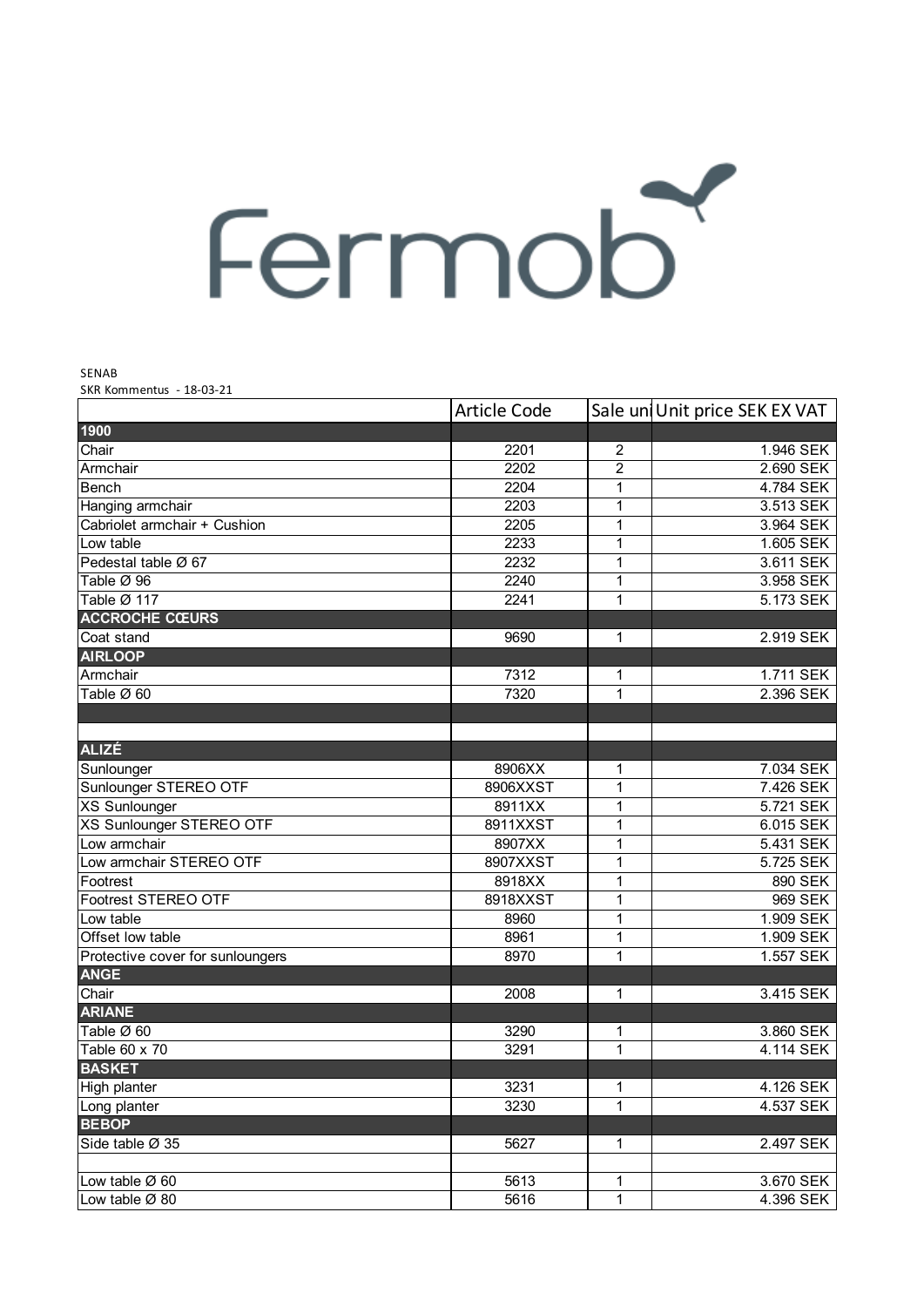| Low table 90 x 90 - H. 29            | 5619   | 1              | 4.879 SEK      |
|--------------------------------------|--------|----------------|----------------|
|                                      |        |                |                |
| Low table 120 x 70 - H. 29           | 5622   | 1              | 4.879 SEK      |
|                                      |        |                |                |
| <b>BELLEVIE</b>                      |        |                |                |
|                                      |        |                |                |
|                                      |        |                |                |
| Bench                                | 8410   | 1              | 6.215 SEK      |
| Bench with backrest                  | 8415   | 1              | 7.230 SEK      |
|                                      | 8428   |                |                |
| Table 74 x 80                        |        | 1              | 7.029 SEK      |
| Table 140 x 80                       | 8425   | 1              | 10.067 SEK     |
| Table 196 x 90                       | 8420   | 1              | 15.065 SEK     |
| Protective cover for 140 x 80 table  | 3151   | $\mathbf{1}$   | <b>597 SEK</b> |
| Protective cover for 196 x 90 table  | 3152   | 1              | 696 SEK        |
|                                      |        |                |                |
| <b>Bar stool</b>                     | 8403   | 1              | 3.083 SEK      |
| High table 74 x 80                   | 8467   | 1              | 8.068 SEK      |
| High table 140 x 80                  | 8464   | 1              | 11.042 SEK     |
| Protective cover for 140 x 80 table  | 3151   | 1              | 597 SEK        |
|                                      |        |                |                |
| 1-seater ottoman                     | 8490   | 1              | 5.274 SEK      |
| 2-seater ottoman                     | 8494   | 1              | 8.697 SEK      |
| Armchair                             | 8440   | 1              | 8.994 SEK      |
| 2-seater sofa                        | 8445   | 1              | 17.083 SEK     |
| 3-seater sofa                        | 8480   | 1              | 24.134 SEK     |
| 2-seater Club sofa                   | 8525   | 1              | 19.077 SEK     |
| 3-seater Club sofa                   | 8530   | 1              | 26.186 SEK     |
| 1-seater central module              | 8510   | 1              | 8.406 SEK      |
|                                      |        |                |                |
| 1-seater Left module                 | 8511   | 1              | 8.700 SEK      |
| 1-seater Right module                | 8512   | 1              | 8.700 SEK      |
| 2-seater central module              | 8520   | 1              | 16.495 SEK     |
| 2-seater Left module                 | 8521   | $\mathbf{1}$   | 16.789 SEK     |
| 2-seater Right module                | 8522   | $\mathbf{1}$   | 16.789 SEK     |
| 2-seater left corner module          | 8523   | $\mathbf{1}$   | 17.803 SEK     |
| 2-seater right corner module         | 8524   | 1              | 17.803 SEK     |
| Rectangular connecting shelf         | 8452   | 1              | 1.360 SEK      |
| Low table                            | 8450   | 1              | 5.820 SEK      |
| Mid height table 74 x 80             | 8459   | 1              | 6.010 SEK      |
| Mid height table 140 x 80            | 8457   | 1              | 9.048 SEK      |
| Armchair cover                       | 8470   | 1              | 1.558 SEK      |
| Protective cover for 2-seater sofa   | 8471   | 1              | 1.851 SEK      |
| Protective cover for 3-seater sofa   | 8472   | 1              | 2.341 SEK      |
| Protective cover for 140 x 80 table  | 3151   | 1              | 597 SEK        |
| <b>BELLEVIE PREMIUM</b>              |        |                |                |
| <b>Bench</b>                         | 8418   | 1              | 7.230 SEK      |
| Table 196 x 90                       | 8432   | $\mathbf{1}$   | 17.658 SEK     |
| Protective cover for 196 x 90 table  | 3152   | 1              | 696 SEK        |
| <b>BE SAFE</b>                       |        |                |                |
|                                      |        |                |                |
| Abelio Separator                     | 9711   | 1              | 3.812 SEK      |
| Coucou Gel                           | 9704   | 1              | 3.028 SEK      |
| Sprayer Small Model 1L               | 970100 | 1              | <b>186 SEK</b> |
| Sprayer Large Model 1L               | 970200 | 1              | 637 SEK        |
| Disinfectant 5L                      | 970300 | 1              | 637 SEK        |
| <b>BIARRITZ</b>                      |        |                |                |
|                                      |        |                |                |
| Protective cover for 200 x 100 table | 3152   | 1              | 696 SEK        |
| <b>BISTRO</b>                        |        |                |                |
| Classique chair                      | 5001   | $\overline{2}$ | 966 SEK        |
| Duraflon <sup>®</sup> chair          | 6301   | $\overline{2}$ | 731 SEK        |
| Naturel chair                        | 5107   | $\overline{2}$ | 780 SEK        |
| Metal chair                          | 0101   | $\overline{2}$ | 632 SEK        |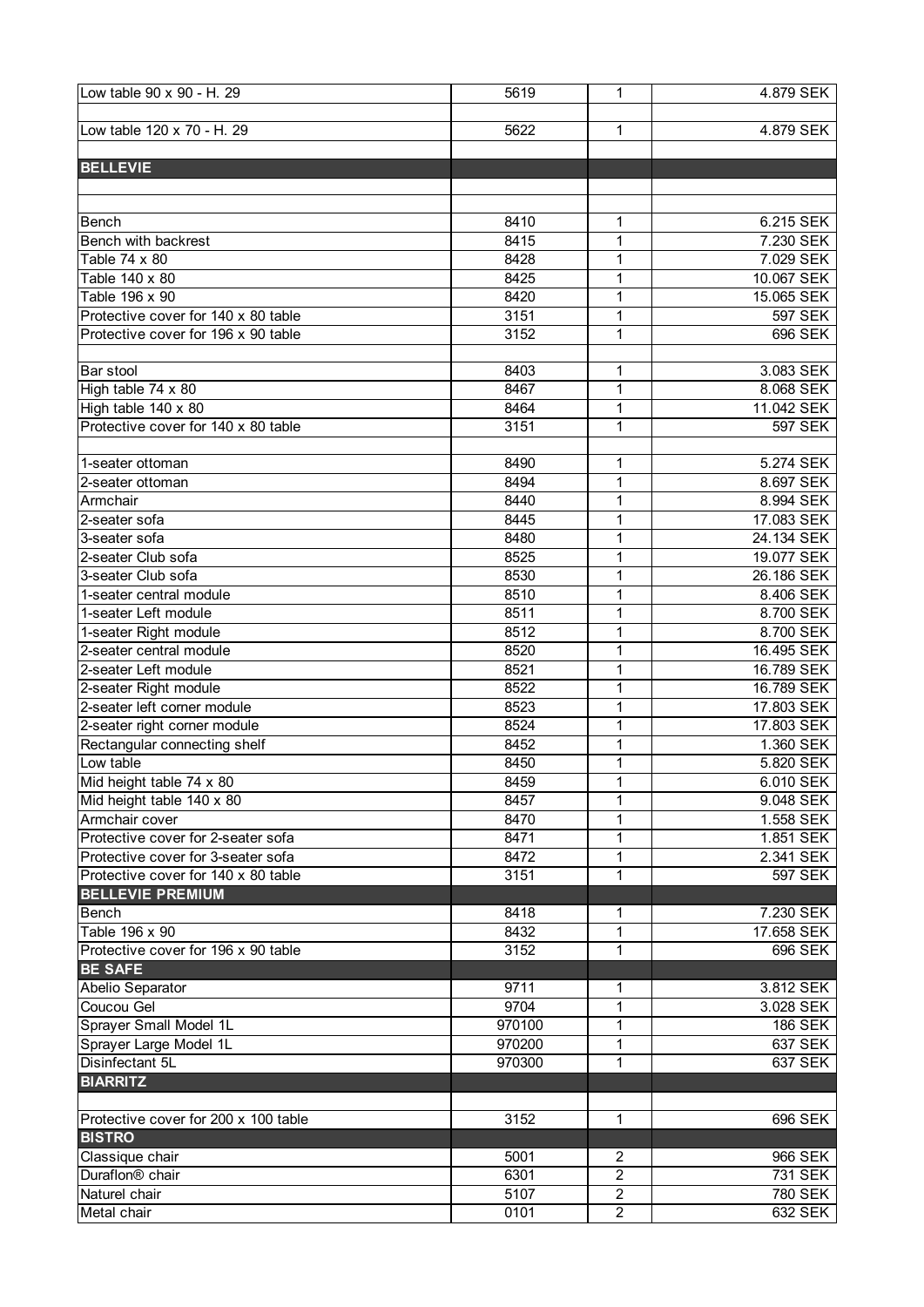| High table 71 x 71                      | 0250        | 1              | 2.194 SEK  |
|-----------------------------------------|-------------|----------------|------------|
|                                         |             |                |            |
| Table 57 x 57                           | 6042        | 1              | 1.553 SEK  |
| Table 71 x 71                           | 0244        | 1              | 1.743 SEK  |
| Table 37 x 57                           | 6034        | 1              | 1.553 SEK  |
| Table 77 x 57                           | 0243        | 1              | 1.750 SEK  |
| Table 97 x 57                           | 0239        | 1              | 2.096 SEK  |
| Table 117 x 77                          | 0240        | 1              | 2.685 SEK  |
| Table Ø 60                              |             |                | 1.416 SEK  |
|                                         | 0245        | 1              |            |
| Table Ø 77                              | 0233        | 1              | 1.743 SEK  |
| Table Ø 96                              | 0235        | 1              | 2.096 SEK  |
| Table Ø 117                             | 0237        | 1              | 2.684 SEK  |
| <b>BISTRO +</b>                         |             |                |            |
| Table Ø 60                              | 0210        | 1              | 1.651 SEK  |
| Table 71 x 71                           | 0212        | 1              | 1.998 SEK  |
| Table 57 x 57                           | 0211        | 1              | 1.808 SEK  |
| <b>CADIZ</b>                            |             |                |            |
| Chair x2                                | 8701XX      | 2              | 2.497 SEK  |
| Chair x4                                | 8701XX x4   | 4              | 2.447 SEK  |
| Chair x2 STEREO OTF                     | 8701XXST    | $\overline{c}$ | 2.634 SEK  |
| Chair x4 STEREO OTF                     | 8701XXST x4 | 4              | 2.581 SEK  |
| Armchair x2                             | 8702XX      | 2              | 3.122 SEK  |
| Armchair x4                             | 8702XX x4   | 4              | 3.060 SEK  |
| Armchair x2 STEREO OTF                  | 8702XXST    | $\overline{c}$ | 3.279 SEK  |
| Armchair x4 STEREO OTF                  | 8702XXST x4 | 4              | 3.214 SEK  |
| Low armchair x2                         | 8704XX      | $\overline{c}$ | 3.475 SEK  |
| Low armchair x4                         | 8704XX x4   | 4              | 3.406 SEK  |
| Low armchair x2 STEREO OTF              | 8704XXST    | $\overline{2}$ | 3.671 SEK  |
| Low armchair x4 STEREO OTF              | 8704XXST x4 | 4              | 3.598 SEK  |
| Bar chair x2                            | 8703XX      | $\overline{c}$ | 3.220 SEK  |
| Bar chair x4                            | 8703XX x4   | 4              | 3.156 SEK  |
| Bar chair x2 STEREO OTF                 | 8703XXST    | $\overline{c}$ | 3.377 SEK  |
| Bar chair x4 STEREO OTF                 | 8703XXST x4 | 4              | 3.310 SEK  |
| High armchair x2                        | 8705XX      | $\overline{c}$ | 3.475 SEK  |
| High armchair x4                        | 8705XX x4   | 4              | 3.406 SEK  |
| High armchair x2 STEREO OTF             | 8705XXST    | $\overline{2}$ | 3.671 SEK  |
| High armchair x4 STEREO OTF             | 8705XXST x4 | 4              | 3.598 SEK  |
| <b>CALVI</b>                            |             |                |            |
| Table 140 x 140                         | 8753        | 1              | 16.619 SEK |
| Table 195 x 95                          | 8740        | 1              | 15.110 SEK |
|                                         | 8750        | 1              | 14.080 SEK |
| High table 160 x 80<br><b>CARACTERE</b> |             |                |            |
|                                         |             |                |            |
| Table 128 x 128                         | 5930        | 1              | 6.637 SEK  |
| Table 190 x 90                          | 5931        | 1              | 7.122 SEK  |
| Table Ø 128                             | 5932        | 1              | 6.010 SEK  |
| <b>CARGO</b>                            |             |                |            |
| Table 128 x 128                         | 0241        | 1              | 6.010 SEK  |
| Table 190 x 90                          | 0247        | 1              | 6.534 SEK  |
| Table 128 x 90                          | 0248        | 1              | 3.991 SEK  |
| <b>CHARIVARI</b>                        |             |                |            |
| Bench                                   | 1025        | 1              | 47.758 SEK |
| <b>COCOTTE</b>                          |             |                |            |
| Low table, removable table top          | 4720        | 1              | 968 SEK    |
| Side table                              | 4703        | 1              | 733 SEK    |
| <b>CONCORDE PREMIUM</b>                 |             |                |            |
| Pedestal table Ø 60                     | 7544        | 1              | 3.070 SEK  |
| Pedestal table 57 x 57                  | 7545        | 1              | 3.501 SEK  |
| High table Ø 60                         | 7546        | 1              | 3.403 SEK  |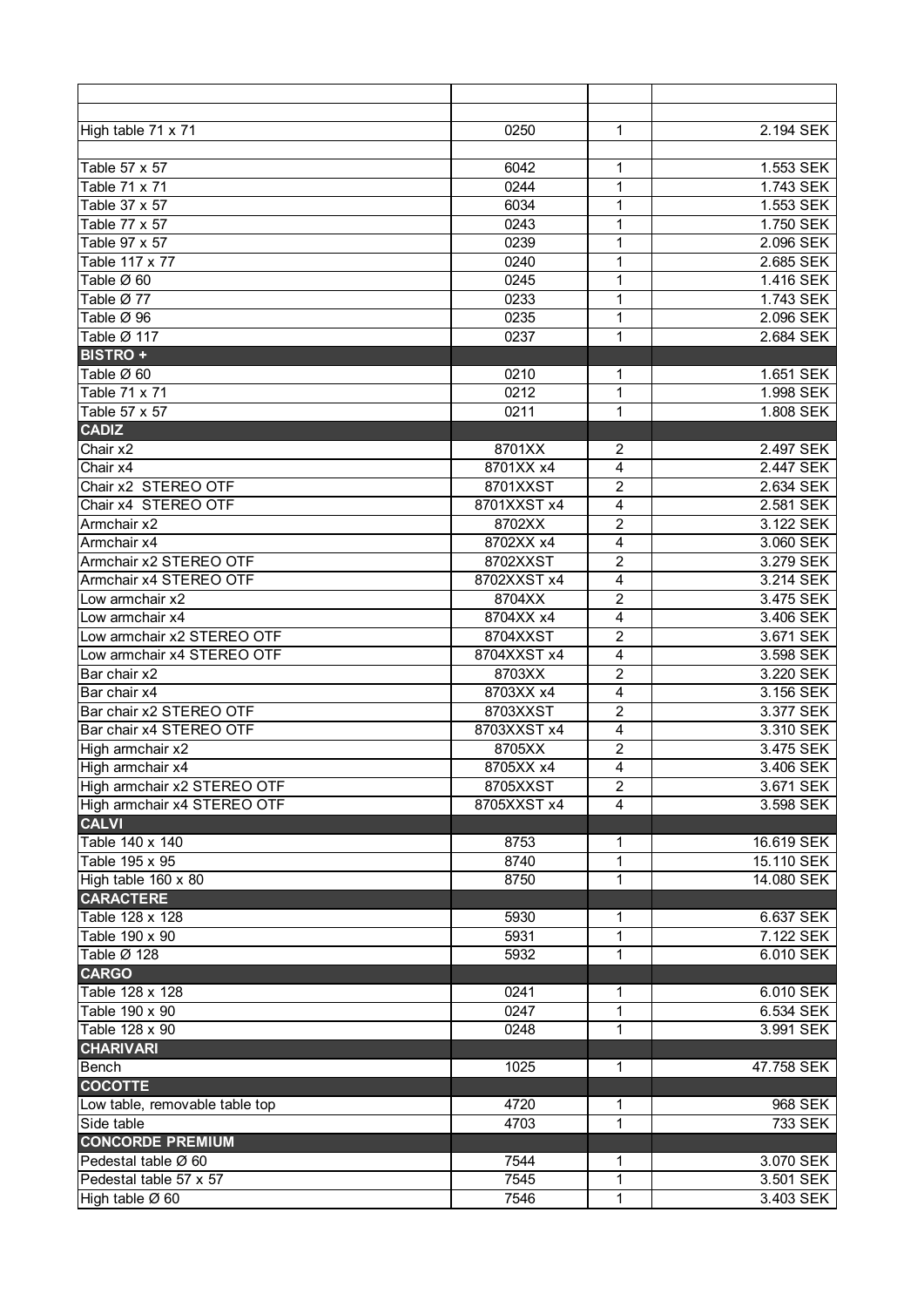| Bag hooks (set of 2)                  | 753942      | 1                | 271 SEK    |
|---------------------------------------|-------------|------------------|------------|
| <b>COOLSIDE</b>                       |             |                  |            |
| Low armchair                          | 5404        | 1                | 2.351 SEK  |
| Sunlounger                            | 5408        | 1                | 4.714 SEK  |
| Offset low table                      | 5410        | 1                | 1.054 SEK  |
| Low armchair                          | 5425        | 1                | 6.182 SEK  |
| Sunlounger                            | 5424        | $\overline{c}$   | 2.805 SEK  |
| Offset low table                      | 5440        | 1                | 2.801 SEK  |
|                                       |             |                  |            |
| <b>COSTA</b>                          |             |                  |            |
| Chair x2                              | 7901XX      | 2                | 2.399 SEK  |
| Chair $x4$                            | 7901XX x4   | 4                | 2.351 SEK  |
| Chair x2 STEREO OTF                   | 7901XXST    | $\overline{2}$   | 2.516 SEK  |
| Chair x4 STEREO OTF                   | 7901XXST x4 | 4                | 2.466 SEK  |
| Armchair x2                           | 7902XX      | $\overline{c}$   | 2.985 SEK  |
| Armchair x4                           | 7902XX x4   | 4                | 2.925 SEK  |
| Armchair x2 STEREO OTF                | 7902XXST    | $\boldsymbol{2}$ | 3.122 SEK  |
| Armchair x4 STEREO OTF                | 7902XXST x4 | 4                | 3.060 SEK  |
| Bar chair x2                          | 7903XX      | $\overline{2}$   | 3.024 SEK  |
| Bar chair x4                          | 7903XX x4   | 4                | 2.964 SEK  |
| Bar Chair x2 STEREO OTF               | 7903XXST    | $\overline{2}$   | 3.181 SEK  |
| Bar Chair x4 STEREO OTF               | 7903XXST x4 | 4                | 3.117 SEK  |
| Table 80 x 80                         | 8143        | 1                | 6.702 SEK  |
| Table 160 x 80                        | 8160        | 1                | 10.361 SEK |
|                                       |             |                  |            |
|                                       |             |                  |            |
| <b>CRAFT</b>                          |             |                  |            |
| Table 143 x 143                       | 1970        | 1                | 9.720 SEK  |
| <b>CROISETTE</b>                      |             |                  |            |
| Armchair x2                           | 1804        | 2                | 3.279 SEK  |
| Armchair x4                           | 1804 x4     | 4                | 3.214 SEK  |
| 2 seater bench                        | 1805        | 1                | 5.080 SEK  |
| 3 seater XL bench                     | 1806        | 1                | 6.853 SEK  |
| Low table                             | 1820        | 1                | 3.082 SEK  |
| <b>DUNE</b>                           |             |                  |            |
| Sunlounger                            | 1308XX      | 1                | 6.931 SEK  |
| Sunlounger STEREO OTF                 | 1308XXST    | 1                | 7.284 SEK  |
| <b>DUNE PREMIUM</b>                   |             |                  |            |
| Chair                                 | 1201XX      | 2                | 1.274 SEK  |
| Chair x2 STEREO OTF                   | 1201XXST    | $\overline{2}$   | 1.358 SEK  |
| Armchair                              | 1202XX      | $\overline{2}$   | 1.807 SEK  |
| Armchair x2 STEREO OTF                | 1202XXST    | $\overline{2}$   | 1.846 SEK  |
|                                       |             |                  |            |
| <b>FACE A FACE</b>                    |             |                  |            |
| Writing-desk                          | 3209        | 1                | 19.552 SEK |
| <b>FACTO</b>                          |             |                  |            |
| Chair                                 | 2501        | $\overline{c}$   | 2.201 SEK  |
| Bar chair                             | 2503        | 1                | 2.887 SEK  |
| <b>FLOREAL</b>                        |             |                  |            |
| Table Ø 60                            | 0230        | 1                | 1.710 SEK  |
| Table Ø 77                            | 0234        | 1                | 1.998 SEK  |
| Table Ø 96                            | 0236        | 1                | 2.292 SEK  |
| <b>FLOWER</b>                         |             |                  |            |
| Perforated armchair                   | 7100        | 1                | 2.886 SEK  |
| Armchair                              | 7101        | 1                | 2.886 SEK  |
| Pedestal table Ø 67                   | 7110        | 1                | 3.415 SEK  |
| <b>GUINGUETTE</b>                     |             |                  |            |
|                                       |             |                  |            |
| Side table with perforated double top | 1061        | $\mathbf{1}$     | 1.321 SEK  |
| <b>HAPPY HOURS</b>                    |             |                  |            |
| Side table                            | 1065        | 1                | 1.556 SEK  |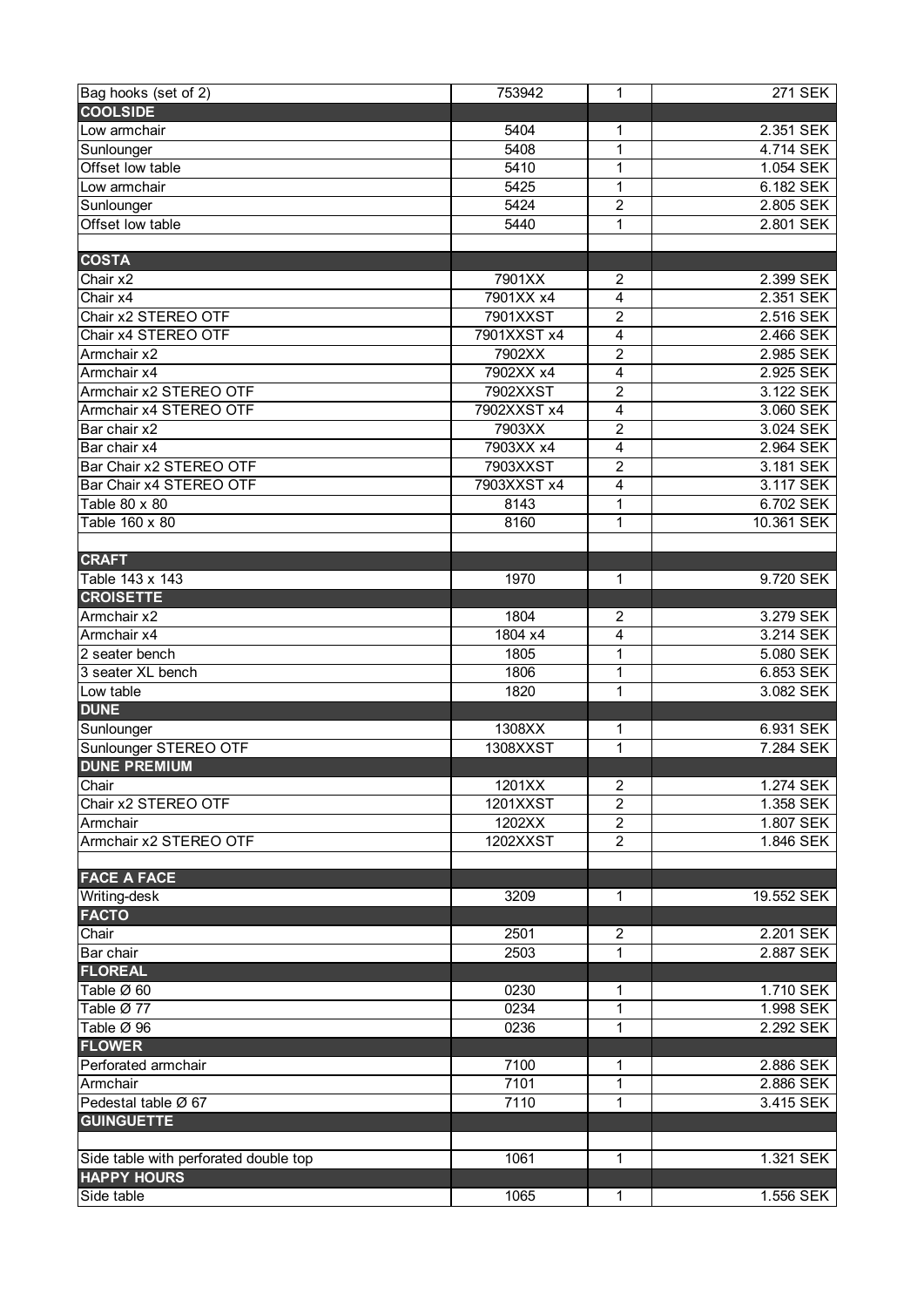| <b>HARRY</b>                          |          |                         |                |
|---------------------------------------|----------|-------------------------|----------------|
| Sunlounger                            | 3205XX   | 1                       | 5.128 SEK      |
| Sunlounger STEREO OTF                 | 3205XXST | 1                       | 5.422 SEK      |
| <b>INSIDE OUT</b>                     |          |                         |                |
| Table 70 x 70                         | 1510     | 1                       | 4.487 SEK      |
| Table 140 x 70                        | 1511     | 1                       | 7.088 SEK      |
| Protective cover for 140 x 70 table   | 3151     | 1                       | 597 SEK        |
| <b>KATE</b>                           |          |                         |                |
| Armchair                              | 7302     | 2                       | 3.611 SEK      |
| <b>KINTBURY</b>                       |          |                         |                |
| Chair                                 | 5810     | $\overline{c}$          | 2.397 SEK      |
| <b>LA MOME</b>                        |          |                         |                |
| Chair                                 | 3701     | $\overline{2}$          | 790 SEK        |
| <b>LATITUDE</b>                       |          |                         |                |
|                                       |          |                         |                |
| Chair STEREO OTF                      | 4911XXST | $\overline{2}$          | 1.106 SEK      |
| <b>LORETTE</b>                        |          |                         |                |
| Chair                                 | 5711     | $\overline{c}$          | 2.397 SEK      |
| Padded chair                          | 5721     | $\overline{2}$          | 2.916 SEK      |
| Armchair                              | 5712     | $\overline{2}$          | 2.828 SEK      |
| Padded armchair                       | 5722     | $\overline{c}$          | 3.302 SEK      |
| Low armchair                          | 5713     | $\overline{c}$          | 4.199 SEK      |
| Table Ø 110                           | 5761     | 1                       | 6.539 SEK      |
| Oval table 160 x 90                   | 5762     | 1                       | 8.656 SEK      |
| Protective cover for 160 x 90 table   | 3151     | 1                       | <b>597 SEK</b> |
| <b>LORETTE (Folding)</b>              |          |                         |                |
| Folding chair                         | 5701     | 2                       | 888 SEK        |
| Folding table Ø 77                    | 5751     | 1                       | 1.900 SEK      |
| Folding table Ø 96                    | 5752     | 1                       | 2.194 SEK      |
| <b>LOUISIANE</b>                      |          |                         |                |
| Bench 150                             | 1000     | 1                       | 4.337 SEK      |
| Bench 200                             | 1001     | 1                       | 5.455 SEK      |
| <b>LOUVRE</b>                         |          |                         |                |
| Chair                                 | 0801     | $\overline{c}$          | 1.613 SEK      |
| Armchair                              | 0802     | $\overline{2}$          | 2.074 SEK      |
| <b>LUXEMBOURG - ALUMINIUM</b>         |          |                         |                |
|                                       |          |                         |                |
| Stool x2                              | 4111     | $\overline{c}$          | 1.615 SEK      |
| Stool x4                              | 4111 x4  | 4                       | 1.583 SEK      |
| Chair x2                              | 4101     | $\overline{2}$          | 2.006 SEK      |
| Chair x4                              | 4101x4   | $\overline{\mathbf{4}}$ | 1.966 SEK      |
| Armchair x2                           | 4102     | $\overline{2}$          | 2.496 SEK      |
| Armchair x4                           | 4102 x4  | 4                       | 2.447 SEK      |
| 2/3-seater bench with backrest        | 4115     | 1                       | 4.451 SEK      |
| 3/4-seater bench                      | 4110     | 1                       | 3.866 SEK      |
| Side bar / Trolley bar                | 4164     | 1                       | 5.663 SEK      |
| Pedestal table 71 x 71 with solid top | 4142     | 1                       | 5.761 SEK      |
| Pedestal table 80 x 80                | 4134     | 1                       | 6.016 SEK      |
| Four-leg table 80 x 80                | 4135     | 1                       | 5.278 SEK      |
| Pedestal table 92 x 92                | 4139     | 1                       |                |
| Table 143 x 80                        | 4133     | 1                       | 7.231 SEK      |
| Table 165 x 100                       | 4136     | 1                       | 9.093 SEK      |
| Table 207 x 100                       | 4132     | 1                       | 10.361 SEK     |
|                                       |          |                         |                |
| Bar stool                             | 4112     | $\overline{c}$          | 2.105 SEK      |
| Bar chair                             | 4103     | $\overline{c}$          | 2.594 SEK      |
| High armchair                         | 4113     | $\overline{2}$          | 2.985 SEK      |
| High pedestal table 80 x 80           | 4140     | 1                       | 6.598 SEK      |
| High table 126 x 73                   | 4141     | $\mathbf{1}$            | 7.819 SEK      |
|                                       |          |                         |                |
| Lounge chair x1                       | 4211     | 1                       | 3.026 SEK      |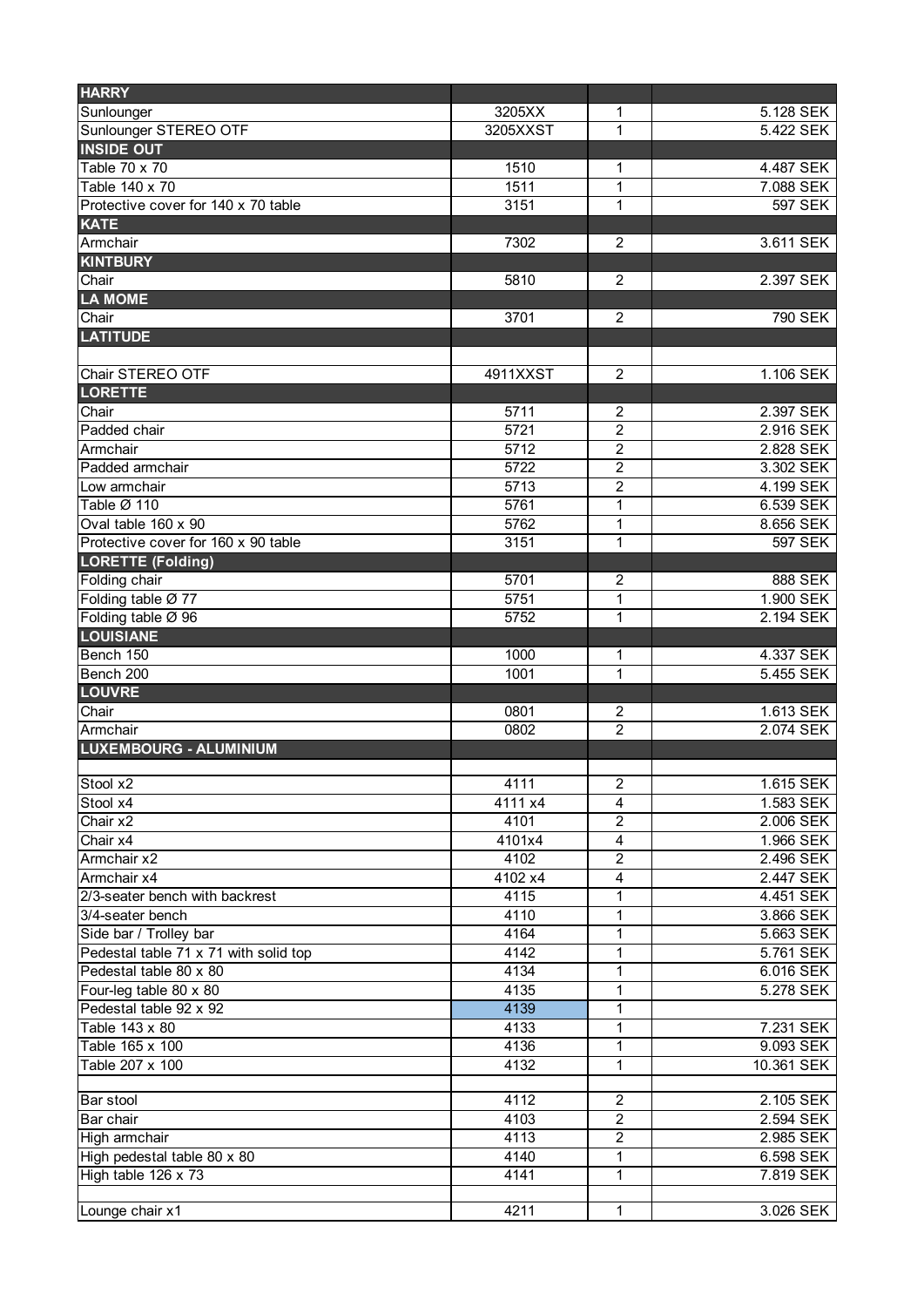| Lounge armchair x1               | 4212     | 1                | 3.514 SEK      |
|----------------------------------|----------|------------------|----------------|
|                                  |          |                  |                |
| Low armchair x1                  | 4104     | 1                | 4.102 SEK      |
|                                  |          |                  |                |
| Low armchair Headrest            | 4165XX   | 1                | 969 SEK        |
| Low armchair Headrest STEREO OTF | 4165XXST | 1                | 999 SEK        |
| Duo low armchair                 | 4105     | 1                | 5.333 SEK      |
| Rocking chair                    | 4166     | 1                | 5.826 SEK      |
| Small low table / Footrest       | 4160     | 1                | 1.909 SEK      |
| Large low table / Bench          | 4161     | 1                | 2.886 SEK      |
| Low table with casters           | 4168     | 1                | 5.526 SEK      |
| <b>LUXEMBOURG - STEEL</b>        |          |                  |                |
| Steel chair                      | 4121     | $\boldsymbol{2}$ | 2.001 SEK      |
| Steel armchair                   | 4122     | $\overline{2}$   | 2.511 SEK      |
|                                  |          |                  |                |
| Steel low armchair               | 4124     | 1                | 4.128 SEK      |
| Miniature chair                  | 4151     | 4                | <b>774 SEK</b> |
| <b>LUXEMBOURG KID</b>            |          |                  |                |
| Chair                            | 4106     | 1                | 1.224 SEK      |
|                                  |          |                  |                |
| Bench                            | 4109     | $\mathbf 1$      | 1.615 SEK      |
| Table 57 x 57                    | 4170     | 1                | 1.945 SEK      |
| Table 76 x 55.5                  | 4171     | 1                | 2.592 SEK      |
| <b>MANOSQUE</b>                  |          |                  |                |
|                                  |          |                  |                |
|                                  |          |                  |                |
|                                  |          |                  |                |
| <b>MICKEY MOUSE ©</b>            |          |                  |                |
| <b>Bistro Chair</b>              | 3212     | $\boldsymbol{2}$ | 996 SEK        |
| Junior Bistro chair              | 3211     | $\overline{c}$   | 899 SEK        |
| Trivet                           | 3213     | 5                | <b>411 SEK</b> |
| Lamp                             | 3214     | 6                | 603 SEK        |
| <b>MONCEAU</b>                   |          |                  |                |
|                                  |          |                  |                |
| Stool                            | 4805     | $\overline{c}$   | 1.173 SEK      |
| Armchair                         | 4803     | $\overline{c}$   | 1.419 SEK      |
| <b>XL</b> Armchair               | 4802     | $\overline{c}$   | 1.684 SEK      |
| 2/3-seater bench                 | 4810     | $\overline{1}$   | 3.520 SEK      |
| 3/4-seater bench                 | 4811     | 1                | 3.524 SEK      |
| Table 146 x 80                   | 4831     | 1                | 5.459 SEK      |
| Table 194 x 94                   | 4832     | 1                | 9.027 SEK      |
| Protective table cover 146 x 80  | 3151     | 1                | 597 SEK        |
| Protective table cover 194 x 94  | 3152     | 1                | 696 SEK        |
|                                  |          |                  |                |
| Low armchair                     | 4804     | $\overline{2}$   | 1.929 SEK      |
| Rocking chair                    | 4806     | 1                | 2.602 SEK      |
| Low table 57 x 57                | 4841     | 1                | 1.585 SEK      |
| Footrest                         | 4840     | 1                | 1.012 SEK      |
| <b>MONTMARTRE</b>                |          |                  |                |
|                                  | 4601     |                  |                |
| Chair                            |          | 2                | 1.276 SEK      |
| Armchair                         | 4602     | $\overline{2}$   | 1.479 SEK      |
| Portable bar                     | 1060     | 1                | 1.380 SEK      |
| Table Ø 96                       | 0630     | 1                | 2.804 SEK      |
| Table Ø 117                      | 0631     | 1                | 3.623 SEK      |
| <b>NEVADO</b>                    |          |                  |                |
|                                  |          |                  |                |
| <b>OLERON</b>                    |          |                  |                |
|                                  |          |                  |                |
|                                  |          |                  |                |
| Table 205 x 100                  | 5531     | 1                | 12.523 SEK     |
|                                  |          |                  |                |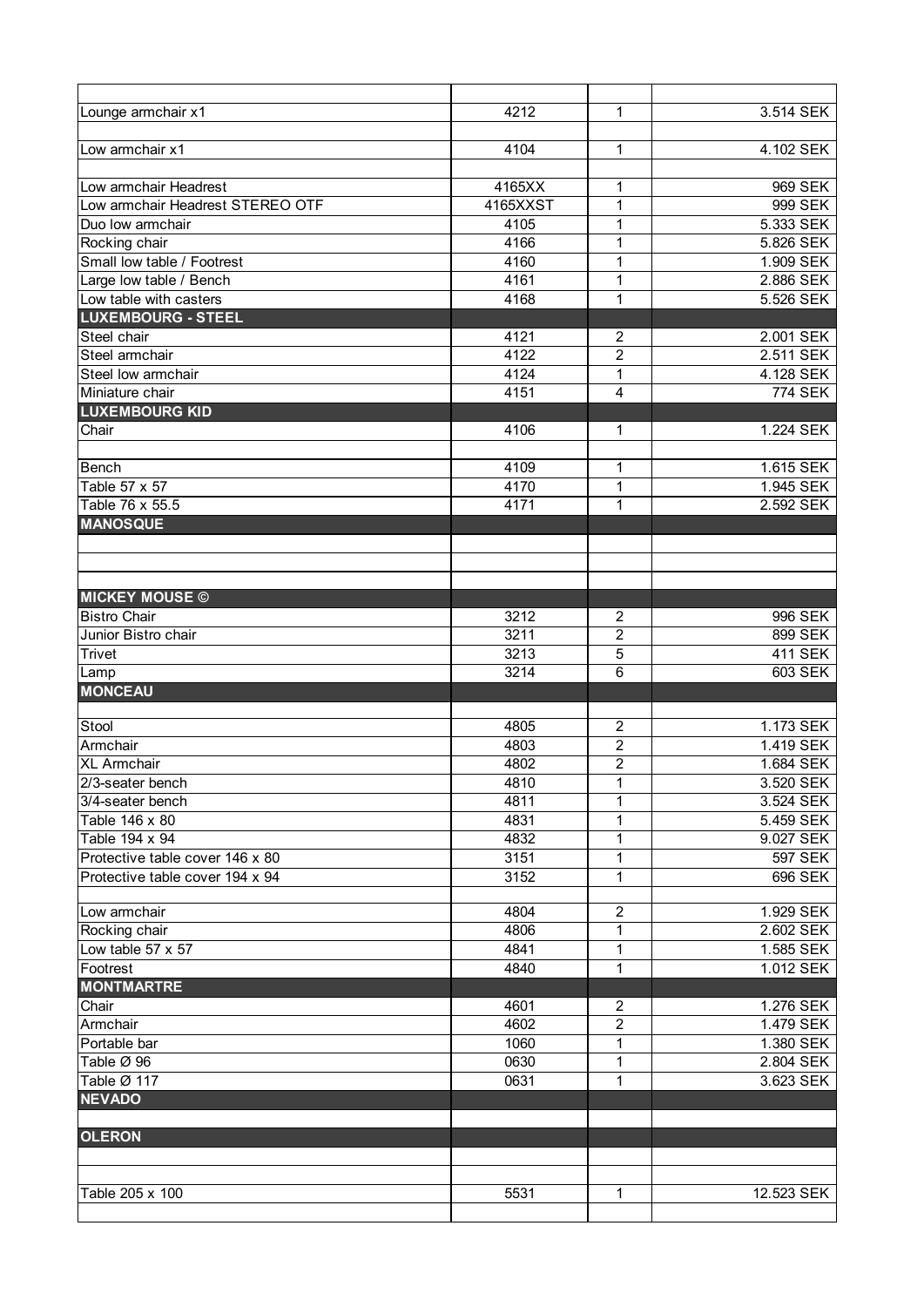| <b>OPERA</b>                                          |          |                |            |
|-------------------------------------------------------|----------|----------------|------------|
| OPERA+                                                |          |                |            |
| Chair                                                 | 0911     | $\overline{2}$ | 1.339 SEK  |
| Armchair                                              | 0912     | $\overline{2}$ | 1.613 SEK  |
| Table Ø 67                                            | 0949     | 1              | 3.220 SEK  |
| Table Ø 96                                            | 0948     | 1              | 4.389 SEK  |
| Table Ø 117                                           | 0950     | 1              | 5.030 SEK  |
| Carronde table 82 x 82                                | 0946     | 1              | 4.291 SEK  |
| Oval table 160 x 90                                   | 0947     | 1              | 6.343 SEK  |
| Protective cover for 160 x 90 table                   | 3151     | 1              | 597 SEK    |
| <b>ORIGAMI</b>                                        |          |                |            |
| <b>PASAIA</b>                                         |          |                |            |
|                                                       |          |                |            |
| <b>PETALE</b>                                         |          |                |            |
| Table 60 x 70                                         | 7238     | 1              | 3.615 SEK  |
| Table 110 x 70                                        | 7237     | 1              | 4.526 SEK  |
| <b>PLEIN AIR</b>                                      |          |                |            |
| Chair                                                 | 8301XX   | $\overline{2}$ | 2.005 SEK  |
| Chair STEREO OTF                                      | 8301XXST | $\overline{2}$ | 2.103 SEK  |
| Armchair                                              | 8303XX   | $\overline{2}$ | 2.495 SEK  |
| Armchair STEREO OTF                                   | 8303XXST | $\overline{2}$ | 2.593 SEK  |
| Table 71 x 71                                         | 8333     | 1              | 3.076 SEK  |
| <b>QUIBERON</b>                                       |          |                |            |
|                                                       |          |                |            |
| <b>RENDEZ-VOUS</b>                                    |          |                |            |
| Armchair                                              | 9503     | $\overline{2}$ | 2.827 SEK  |
| Table Ø 110                                           | 9530     | 1              | 7.617 SEK  |
| <b>REST'O</b>                                         |          |                |            |
| Table 57 x 57                                         | 8813     | 1              | 3.317 SEK  |
| Table Ø 60                                            | 8810     | 1              | 3.121 SEK  |
| <b>RIBAMBELLE</b>                                     |          |                |            |
|                                                       |          |                |            |
|                                                       |          |                |            |
| Protective cover for 149 x 100 table<br><b>ROMANE</b> | 3151     | 1              | 597 SEK    |
|                                                       |          |                |            |
| Table Ø 117<br>Table Ø 137                            | 2130     | 1              | 9.524 SEK  |
|                                                       | 2131     | 1              | 11.131 SEK |
| Table 180 x 100                                       | 2134     | 1              | 14.050 SEK |
| Protective cover for 200 x 100 and 180 x 100 tables   | 3152     | $\mathbf{1}$   | 696 SEK    |
| <b>RYTHMIC</b>                                        |          |                |            |
| Armchair                                              | 4402     | $\overline{c}$ | 2.690 SEK  |
| <b>SALSA</b>                                          |          |                |            |
| Pedestal table                                        | 3270     | 1              | 1.710 SEK  |
| Low table                                             | 3271     | 1              | 3.893 SEK  |
|                                                       |          |                |            |
|                                                       |          |                |            |
| <b>SIXTIES</b>                                        |          |                |            |
| Chair                                                 | 1701     | 1              | 2.399 SEK  |
| Armchair                                              | 1704     | 1              | 3.220 SEK  |
| Bench                                                 | 1705     | 1              | 5.472 SEK  |
| Low table                                             | 1721     | 1              | 2.926 SEK  |
| <b>SLIM</b>                                           |          |                |            |
| Chair                                                 | 0108     | $\overline{2}$ | 1.160 SEK  |
| <b>SOMERSET</b>                                       |          |                |            |
| Bench                                                 | 3201     | 1              | 6.834 SEK  |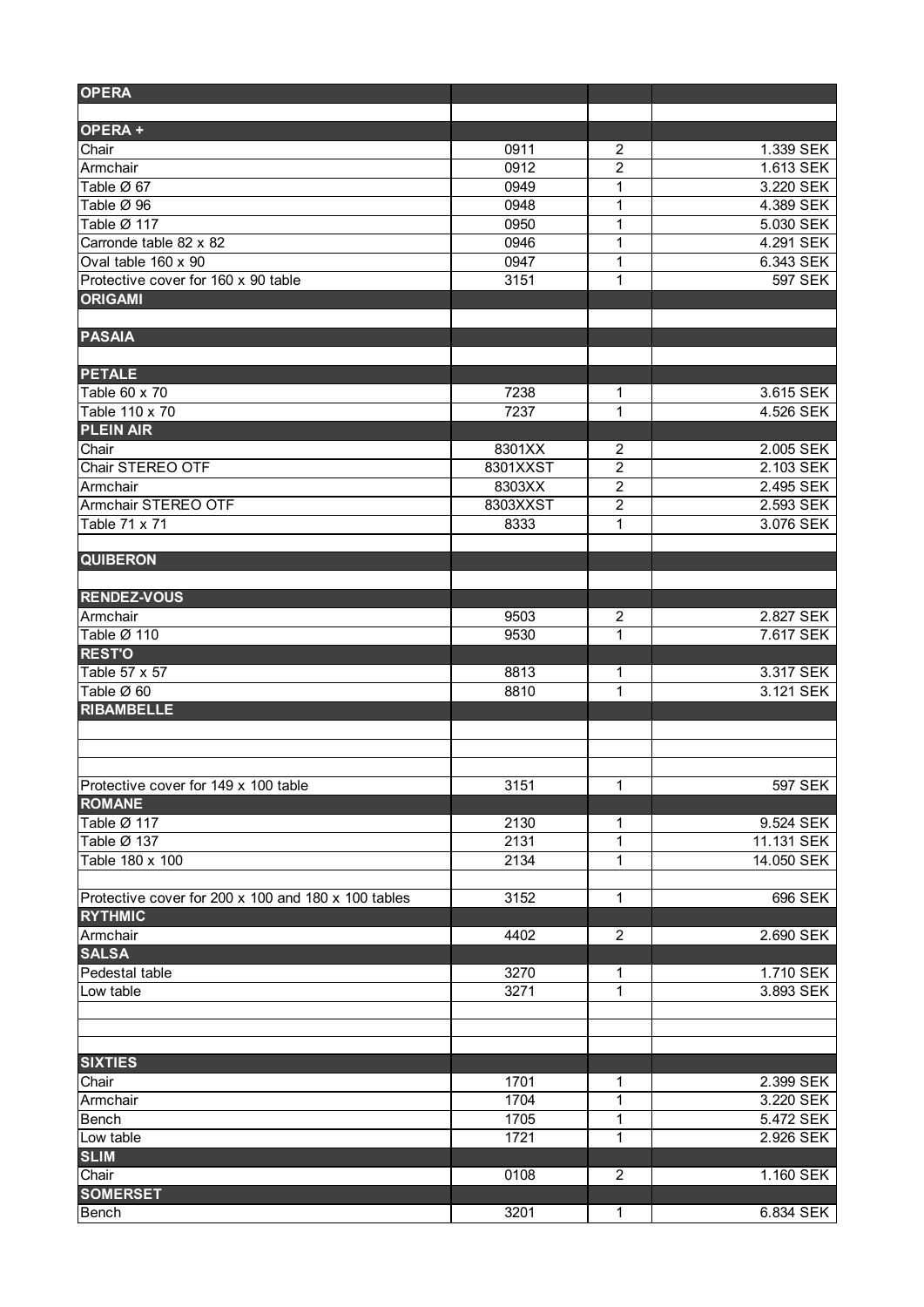| <b>STRIPE</b>                        |         |                |            |
|--------------------------------------|---------|----------------|------------|
| Chair x2                             | 3260    | $\overline{c}$ | 1.908 SEK  |
| Chair x4                             | 3260 x4 | 4              | 1.870 SEK  |
| <b>SURPRISING</b>                    |         |                |            |
| Chair                                | 1225    | $\overline{c}$ | 2.102 SEK  |
| Bar stool                            | 1233    | 1              | 2.298 SEK  |
| Low armchair                         | 1217    | 1              | 3.314 SEK  |
| Footrest                             | 1218    | 1              | 1.123 SEK  |
| <b>SURPRISING TEAK</b>               |         |                |            |
| Teak chair                           | 1240    | $\overline{c}$ | 2.589 SEK  |
| Teak bar stool                       | 1243    | 1              | 2.785 SEK  |
| Teak low armchair                    | 1244    | 1              | 3.702 SEK  |
| Teak footrest                        | 1245    | 1              | 1.611 SEK  |
| <b>TERRAZZA</b>                      |         |                |            |
| Medium planter                       | 3251    | 1              | 5.576 SEK  |
| Large planter                        | 3250    | 1              | 6.027 SEK  |
| <b>TOM POUCE</b>                     |         |                |            |
| Chair                                | 5114    | 2              | 577 SEK    |
| Low table Ø 55                       | 0242    | 1              | 1.066 SEK  |
| Low table 50 x 50                    | 0246    | 1              | 1.063 SEK  |
| <b>ULTRASOFA</b>                     |         |                |            |
| Armchair + Protective cover          | 6240    | 1              | 35.148 SEK |
| 2-seater sofa + Protective cover     | 6242    | 1              | 46.369 SEK |
| Sofa + Protective cover              | 6241    | 1              | 62.196 SEK |
| Ottoman + Protective cover           | 6243    | 1              | 15.001 SEK |
| Low table                            | 6250    | 1              | 6.604 SEK  |
|                                      |         |                |            |
| <b>ZEBULON</b>                       |         |                |            |
|                                      |         |                |            |
|                                      |         |                |            |
| <b>APLÔ</b>                          |         |                |            |
| Lamp H24                             | 3410    | 6              | 484 SEK    |
| Wall light bracket                   | 3460    | $\overline{3}$ | 247 SEK    |
| Suspension strap                     | 3470    | $\overline{3}$ | 247 SEK    |
| <b>BALAD</b>                         |         |                |            |
| Set of 6 lamps H12 (CONTRACT)        | 3600    | 6              | 2.748 SEK  |
| 6 points charging pack (CONTRACT)    | 3643    | 1              | 755 SEK    |
| Set of 3 lamps H12 - 6 colours set   | 3603S   | 1              | 8.626 SEK  |
| Set of 3 lamps H12                   | 3602    | 6              | 1.438 SEK  |
| Set of 3 lamps Bamboo H12            | 365100  | 6              | 1.466 SEK  |
| Lamp H25 - 6 colours set             | 3610S   | 1              | 4.515 SEK  |
| Lamp H25                             | 3612    | 6              | 753 SEK    |
| Lamp Bamboo H25                      | 365200  | 6              | 782 SEK    |
| Lamp H38 - 6 colours set             | 3620S   | 1              | 9.628 SEK  |
| Lamp H38                             | 3622    | 6              | 1.605 SEK  |
| Lamp Bamboo H38                      | 365300  | 6              | 1.654 SEK  |
| Set of 4 USB wall chargers - 5V / 2A | 364000  | 1              | 294 SEK    |
| Spike stand                          | 3632    | 1              | 696 SEK    |
| Upright stand                        | 3631    | 1              | 1.519 SEK  |
| Offset stand                         | 3630    | 1              | 2.274 SEK  |
| <b>HOOP</b>                          |         |                |            |
| String lights L1200 x1               | 3501    | 1              | 2.294 SEK  |
| String lights L1200 x3               | 3501 x3 | 3              | 2.248 SEK  |
|                                      |         |                |            |
| <b>INOUÏ</b>                         |         |                |            |
| Lighting stool H44 x1                | 3304    | 1              | 2.456 SEK  |
| Lighting stool H44 x3                | 3304 x3 | 3              | 2.406 SEK  |
| <b>MOOON!</b>                        |         |                |            |
| Lamp H41                             | 5302    |                | 1.125 SEK  |
| Lamp H63 x1                          | 5320    | 6<br>1         | 2.540 SEK  |
|                                      |         |                |            |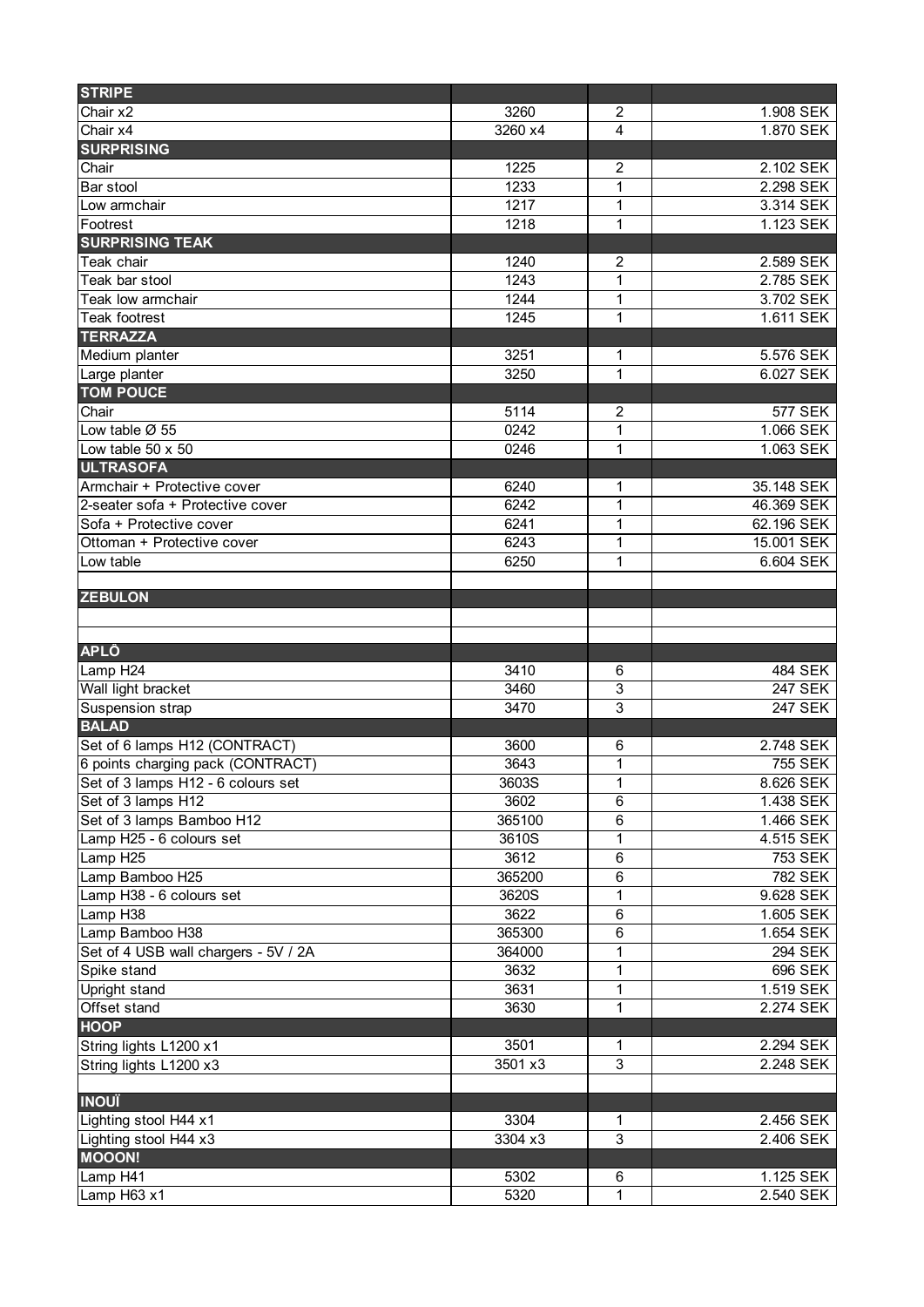| Lamp $H63 x3$                             | 5320 x3       | 3              | 2.489 SEK      |
|-------------------------------------------|---------------|----------------|----------------|
| Lamp H134 x1                              | 5310          | $\mathbf 1$    | 3.083 SEK      |
| Lamp $H134 \times 3$                      | 5310 x3       | $\overline{3}$ | 3.022 SEK      |
|                                           |               |                |                |
| <b>SHADOO</b>                             |               |                |                |
| Parasol Ø 250                             | 8010          | 1              | 3.224 SEK      |
|                                           |               |                |                |
| <b>ALUMINIUM</b>                          |               |                |                |
| Parasol 200 cm white pole                 | V03105503-M0  | 1              | 2.989 SEK      |
| <b>EASY SHADOW</b>                        |               |                |                |
| Offset parasol 300 x 300 anthracite       | VNC0614014-M0 | 1              | 17.924 SEK     |
| Offset parasol 300 x 300 white            | VNC0614004-M0 | $\overline{1}$ | 17.924 SEK     |
| Base, Anthracite                          | V30151        | 1              | 7.830 SEK      |
| Base, White                               | V30150        | 1              | 7.830 SEK      |
| <b>EASY TRACK</b>                         |               |                |                |
| Parasol 250 x 250 anthracite pole         | V03638414-M0  | 1              | 9.594 SEK      |
| Parasol 250 x 250 white pole              | V03638404-M0  | 1              | 9.594 SEK      |
| Parasol 330 x 330 anthracite pole         | V03643714-M0  | 1              | 11.750 SEK     |
| Parasol 330 x 330 white pole              | V03643704-M0  | 1              | 11.750 SEK     |
| <b>PAXI</b>                               |               |                |                |
| Parasol 200 x 200 white pole              | V03236304-M0  | 1              | 3.518 SEK      |
| Parasol 200 x 200 white pole - Dralon @   | V03236304-D0  | 1              | 2.930 SEK      |
| <b>BASES</b>                              |               |                |                |
| Concrete base 30kg anthracite             | V30331        | 1              | 1.460 SEK      |
| Concrete base 30kg white                  | V30330        | 1              | 1.460 SEK      |
| Steel base 50kg aluminium                 | V30377        | 1              | 6.125 SEK      |
| <b>TROLLEYS</b>                           |               |                |                |
| Chair trolley                             | 019008        | 1              | 9.359 SEK      |
| Table trolley                             | 019108        | 1              | 8.771 SEK      |
| <b>COVER</b>                              |               |                |                |
|                                           |               |                |                |
|                                           |               |                |                |
| Chair and armchair stack cover            | 315054        | 1              | 1.615 SEK      |
| <b>HAND TROLLEY</b>                       |               |                |                |
| <b>Hand trolley</b>                       | 419042        | 1              | 3.910 SEK      |
| <b>TERRACE SEPARATORS</b>                 |               |                |                |
|                                           |               |                |                |
|                                           |               |                |                |
|                                           |               |                |                |
|                                           |               |                |                |
|                                           |               |                |                |
|                                           |               |                |                |
| <b>ALTO</b>                               |               |                |                |
| Tray 53 x 38.5                            | 3170          | 2              | 747 SEK        |
| Tray 36 x 23                              | 3171          | 4              | 370 SEK        |
| <b>BASICS</b>                             |               |                |                |
| <b>HEADREST FOR SUNLOUNGER</b>            |               |                |                |
| Headrest 38 x 15 x 6                      | 314076        | 1              | 586 SEK        |
| OUTDOOR ROUND CUSHIONS                    |               |                |                |
| Outdoor cushion Ø 39                      | 2780          | $\overline{2}$ | 586 SEK        |
| Outdoor cushion Ø 43                      | 2781          | $\overline{2}$ | 621 SEK        |
| Outdoor cushion 43 x 42                   | 2758          | 1              | 621 SEK        |
| OUTDOOR RECTANGULAR CUSHIONS              |               |                |                |
| Bistro outdoor cushion 28 x 38            | 2776          | 10             | <b>220 SEK</b> |
| Skin outdoor cushion 45 x 40              | 2778          | 2              | 673 SEK        |
| Outdoor cushion 37 x 41                   | 2750          | $\overline{2}$ | 498 SEK        |
| OUTDOOR CHAISE LONGUE CUSHION             |               |                |                |
| Outdoor cushion 171 x 44                  | 2777 x1       | 1              | 1.706 SEK      |
| Outdoor cushion 96 x 47                   | 2751          | 1              | 1.391 SEK      |
| Outdoor cushion 43 x 103<br><b>TRIVET</b> | 2792          | 1              | 866 SEK        |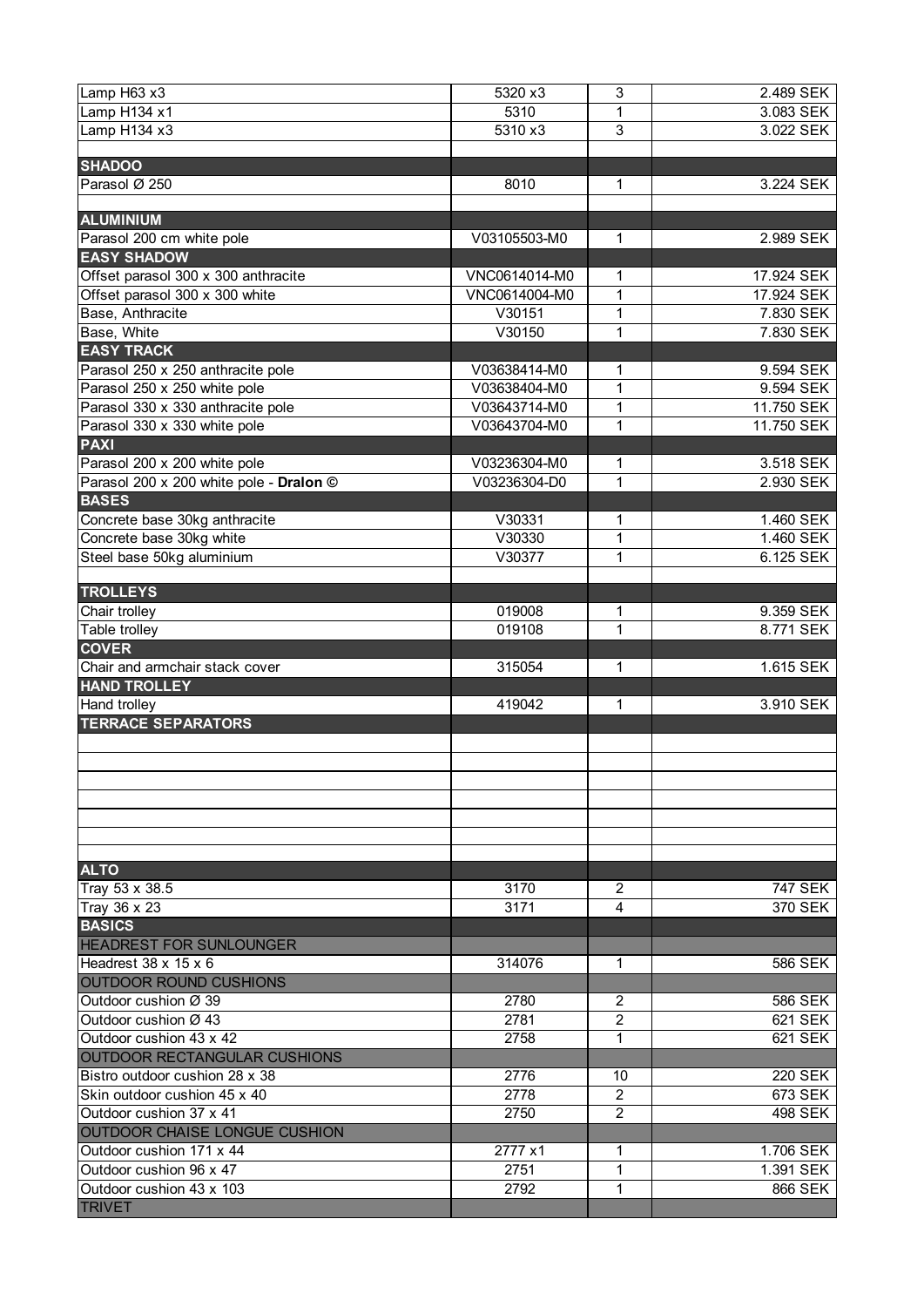| Oiseaux trivet 18,6 x 16,8               | 3002   | $\overline{3}$   | 347 SEK        |
|------------------------------------------|--------|------------------|----------------|
| <b>PLACEMATS</b>                         |        |                  |                |
| Placemat 45 x 35                         | 2600   | 8                | 95 SEK         |
| <b>COLOR MIX</b>                         |        |                  |                |
| <b>HEADREST FOR SUNLOUNGER</b>           |        |                  |                |
| Headrest 44 x 15 x 5,5                   | 3141   | $\mathbf 1$      | 415 SEK        |
| DECORATIVE OUTDOOR CUSHIONS              |        |                  |                |
| Outdoor cushion 44 x 30                  | 2724   | $\overline{2}$   | 331 SEK        |
| Outdoor cushion 68 x 44                  | 2723   | $\overline{2}$   | <b>482 SEK</b> |
| <b>RECTANGULAR OUTDOOR CUSHIONS</b>      |        |                  |                |
| Bistro outdoor cushion 30 x 38           | 2720   | $\overline{2}$   | 323 SEK        |
| Outdoor cushion 41 x 38                  | 2721   | $\overline{2}$   | 437 SEK        |
| Set of 2 outdoor cushion 41 x 45         | 2727   | $\overline{2}$   | 520 SEK        |
| <b>ROUND OUTDOOR CUSHION</b>             |        |                  |                |
| Outdoor cushion Ø 40                     | 2722   | $\overline{2}$   | 437 SEK        |
|                                          |        |                  |                |
| <b>FOUTA</b>                             |        |                  |                |
| Fouta towel 200 x 100                    | 3102   | 3                | 407 SEK        |
| <b>GARDEN PONCHO</b>                     |        |                  |                |
| Garden poncho 141,5 x 148,5              | 3090   | 3                | 641 SEK        |
| <b>CUUB</b>                              |        |                  |                |
| Set of 3 tealight holders H8             | 3080   | 6                | 294 SEK        |
|                                          |        |                  |                |
| <b>ENVIE D'AILLEURS</b>                  |        |                  |                |
| <b>DECORATIVE OUTDOOR CUSHIONS</b>       |        |                  |                |
| Pastèques outdoor cushion 44 x 30        | 2700   | $\overline{2}$   | 392 SEK        |
| Cacahuetes outdoor cushion 44 x 30       | 278420 | $\boldsymbol{2}$ | 392 SEK        |
| Bananes outdoor cushion 44 x 44          | 2701   | $\boldsymbol{2}$ | 467 SEK        |
| Cacahuetes outdoor cushion 44 x 44       | 278620 | $\boldsymbol{2}$ | 467 SEK        |
| Melons outdoor cushion 68 x 44           | 2702   | $\overline{2}$   | <b>618 SEK</b> |
| Bananes outdoor cushion 70 x 70          | 2703   | $\overline{2}$   | 701 SEK        |
| Cocotier outdoor cushion 70 x 70         | 278873 | $\overline{2}$   | <b>701 SEK</b> |
| <b>TRIVET</b>                            |        |                  |                |
| Banane trivet 23 x 23,4                  | 3006   | 3                | 347 SEK        |
| Cactus trivet 25,5 x 24                  | 3008   | $\overline{3}$   | 347 SEK        |
| <b>EVASION</b>                           |        |                  |                |
| <b>DECORATIVE OUTDOOR CUSHIONS</b>       |        |                  |                |
| Outdoor Cushion 44 x 30                  | 2692   | $\overline{2}$   | 445 SEK        |
| Outdoor Cushion 44 x 44                  | 2693   | $\overline{2}$   | 543 SEK        |
| Outdoor Cushion 35 X 70                  | 2694   | $\overline{2}$   | 663 SEK        |
| Outdoor Cushion 68 x 44                  | 2695   | $\mathfrak{p}$   | 701 SEK        |
| <b>LORETTE</b>                           |        |                  |                |
| DECORATIVE OUTDOOR CUSHIONS              |        |                  |                |
| Outdoor Cushion 44 x 44                  | 2712   | $\overline{2}$   | 467 SEK        |
| Outdoor Cushion 68 x 44                  | 2713   | $\mathfrak{p}$   | 618 SEK        |
| <b>TREFLE</b>                            |        |                  |                |
| DECORATIVE OUTDOOR CUSHIONS              |        |                  |                |
| Outdoor Cushion 44 x 30                  | 2742   | $\overline{2}$   | 392 SEK        |
| Outdoor Cushion 44 x 44                  | 2741   | $\overline{2}$   | 467 SEK        |
| Outdoor Cushion 68 x 44                  | 2740   | $\overline{2}$   | 618 SEK        |
| <b>TRIVET</b>                            |        |                  |                |
| <b>Trivet 27 x 27</b>                    | 3004   | 3                | 347 SEK        |
| <b>FERMOBXMELLEMIMIJOLIE</b>             |        |                  |                |
| <b>SIDE TABLE</b>                        |        |                  |                |
| Side table - Red ochre                   | 471420 | 1                | 1 SEK          |
|                                          |        | 1                | 870 SEK        |
| Side table - Anthracite<br><b>TRIVET</b> | 471447 |                  |                |
|                                          |        |                  |                |
| Tray Monstera - Cedar green              | 301802 | 3                | 347 SEK        |
| Tray Monstera - Red ochre                | 301820 | $\overline{3}$   | 347 SEK        |
| Tray Lady jane - Chili                   | 301943 | $\overline{3}$   | 347 SEK        |
| Tray Lady jane - Anthracite              | 301947 | 3                | 347 SEK        |